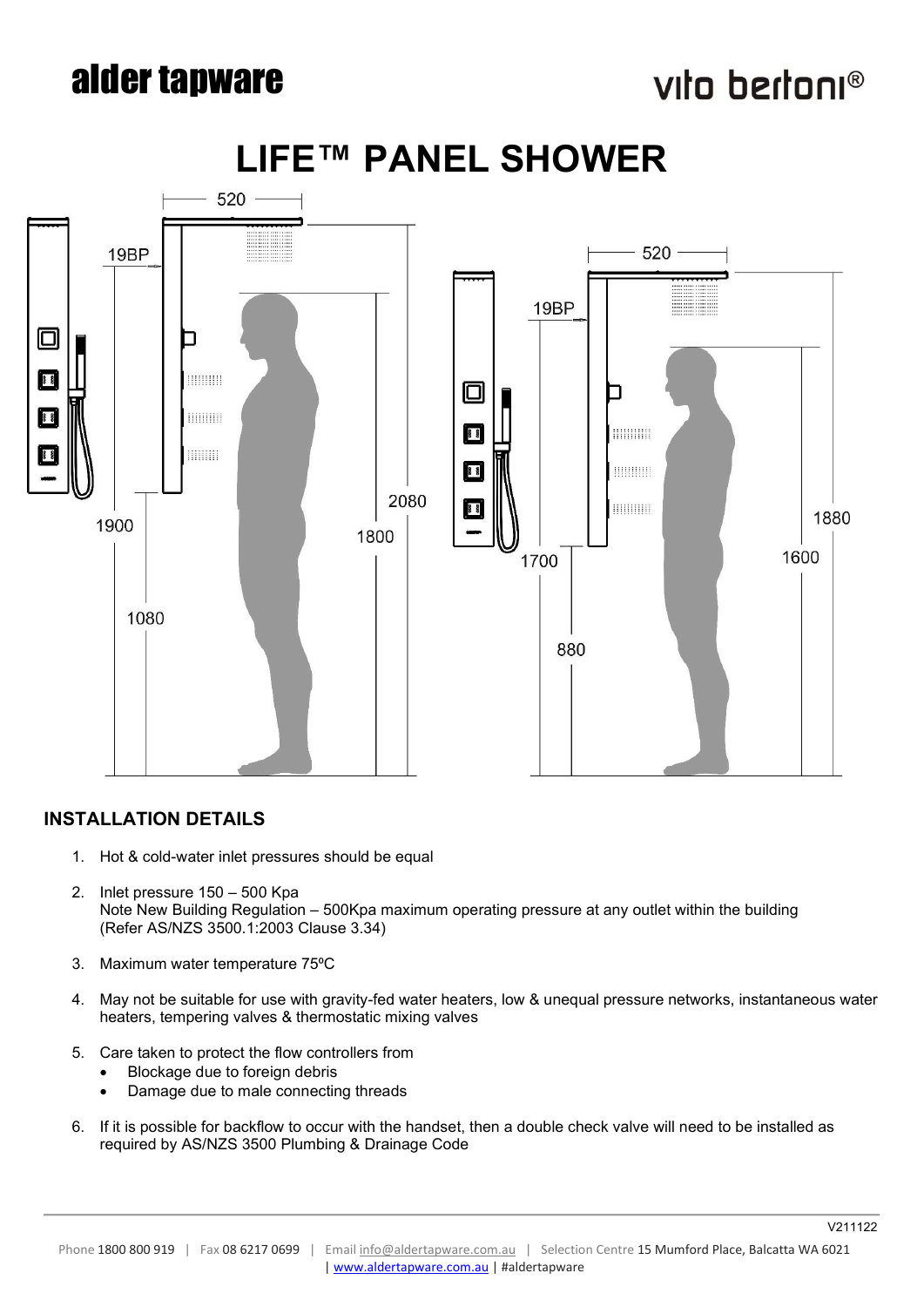### INSTALLATION PROCEDURE

#### DIAGRAM #1

- Remove Top Cover from Rain Shower Arm (packed separately)– 6 screws
- Secure Rain Shower Arm to Panel Shower Body 4 nuts & bolts (supplied)

#### DIAGRAM #2

- Connect Rain Shower to Shower Pipe and seal with Clamp (supplied)
- Replace Top Cover
- Assemble Handset Holder to Panel Shower Body

#### DIAGRAM #3

- Recommended 19BP height is 1900mm for typical user height 1800mm see Man Figure Diagram Page #1
- Recommended 19BP height is 1700mm for typical user height 1600mm see Man Figure Diagram Page #1
- Reduce length of 19BP Shower Outlet to 10-15mm with Nipple Cutter
- Recommended Nipple Cutter Reliance Worldwide Product Code A60-001
- Front edge of 19BP Shower Outlet is a sealing surface and must be flat & smooth
- Attach Top Wall Bracket at 50mm above the 19BP and Bottom Wall Bracket at 800 below Top Wall Bracket
- Dimension 50mm from centre line of Wall Bracket Oval Holes to centre of 19BP
- Attach Wall Brackets with screws & plastic plugs (supplied) 6mm masonry drill bit recommended
- Note Laser Markings on Wall Brackets to assist with vertical alignment
- Note Oval Screw Holes in Wall Brackets to assist with horizontal alignment in DIAGRAM #4

#### DIAGRAM #4

- Test straightness of Wall Brackets with a one-metre-long Levelling Tool
- If Panel Shower not vertical adjust Wall Brackets accordingly

#### DIAGRAM #5

- Assemble Brass Elbow with Loose Nut onto 19 BP Shower Outlet
- Make sure that Brass Elbow points down and can rotate when in the sealed position
- Connect Flexible Connector to Brass Elbow with Loose Nut tighten with integral yellow spanner

### DIAGRAM #6

Hook Panel Shower onto Wall Brackets – assemble Shower Hose and Handset